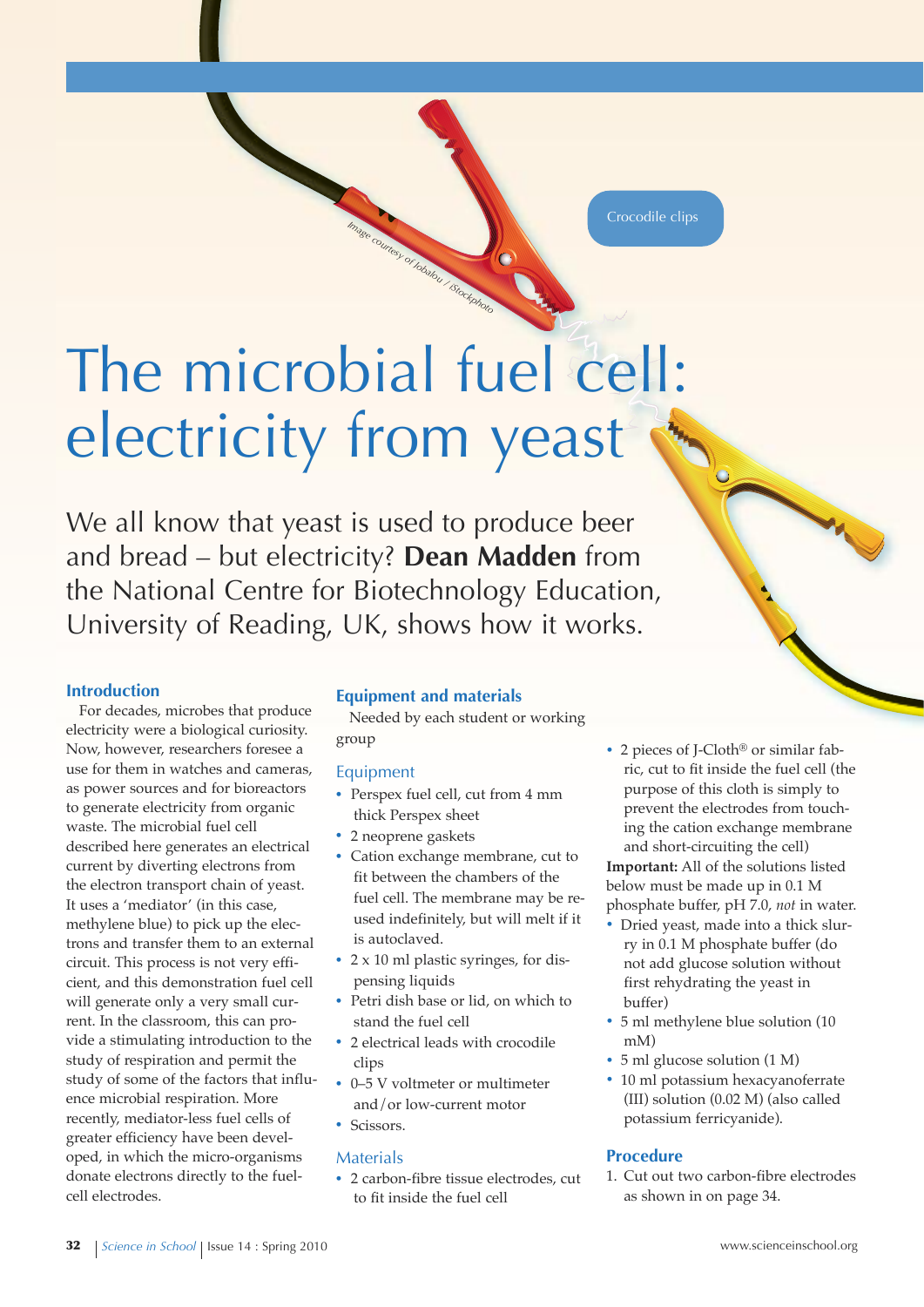# **Teaching activities**

**Microbiology Physics Energy**

> This article describes a laboratory practical for demonstrating the electron transport chain. The practical is highly relevant for biology lessons on microbial respiration. It seems obvious to use this practical as an extension of fermentation exercises.

> The practical can be used interdisciplinarily at the interface of biotechnology and physics, demonstrating the use of micro-organisms for energy production. It could also be related to the production of bioethanol, as an example of an alternative biotechnological way of producing energy. *Niels Bonderup Dohn,* **<sup>R</sup>***Denmark*



bon-fibre electrodes are not touching the cation exchange membrane.

#### **Typical results**

Microbial fuel cells of this type typically generate 0.4–0.6 V and 3–50 mA. If the cell is topped up with solutions as necessary, it will continue to generate electricity for several days.

#### **Safety**

Potassium hexacyanoferrate (III) is poisonous. Eye protection should be worn when handling this material. If the solution comes into contact with the eyes, flood them with water and seek medical attention. If swallowed, give plenty of water to drink and seek medical attention. If spilled on the skin, the solution should be washed

off promptly with water. Local regulations should be observed when disposing of used solution.

#### **Recipes**

To make 0.1 M phosphate buffer, pH 7.0, dissolve  $4.08$  g Na<sub>2</sub>HPO<sub>4</sub> and  $3.29$  g NaH<sub>2</sub>PO<sub>4</sub> in 500 ml distilled water.

#### **Preparation and timing**

Solutions of the reagents may be prepared in advance. Note, however, that the glucose solution should be prepared no sooner than 24 hours before the work is to be carried out, as the solution is not sterile and would therefore support the growth of contaminating micro-organisms.

Pre-soak the cation exchange mem-

- 2. Cut out two pieces of J-Cloth to fit inside the fuel cell.
- 3. Assemble the fuel cell as shown on page 35.
- 4. Stand the assembled fuel cell on a Petri dish base or lid, to catch any liquid that may leak from the cell.
- 5. Combine equal (5 ml) volumes of the yeast slurry, glucose and methylene blue solutions. Syringe this mixture into one chamber of the fuel cell.
- 6. Syringe potassium hexacyanoferrate (III) solution into the other chamber of the cell.
- 7. Connect a voltmeter or multimeter (via the crocodile clips) to the electrode terminals. A current should be produced immediately – if the meter registers zero, check the connections and ensure that the car-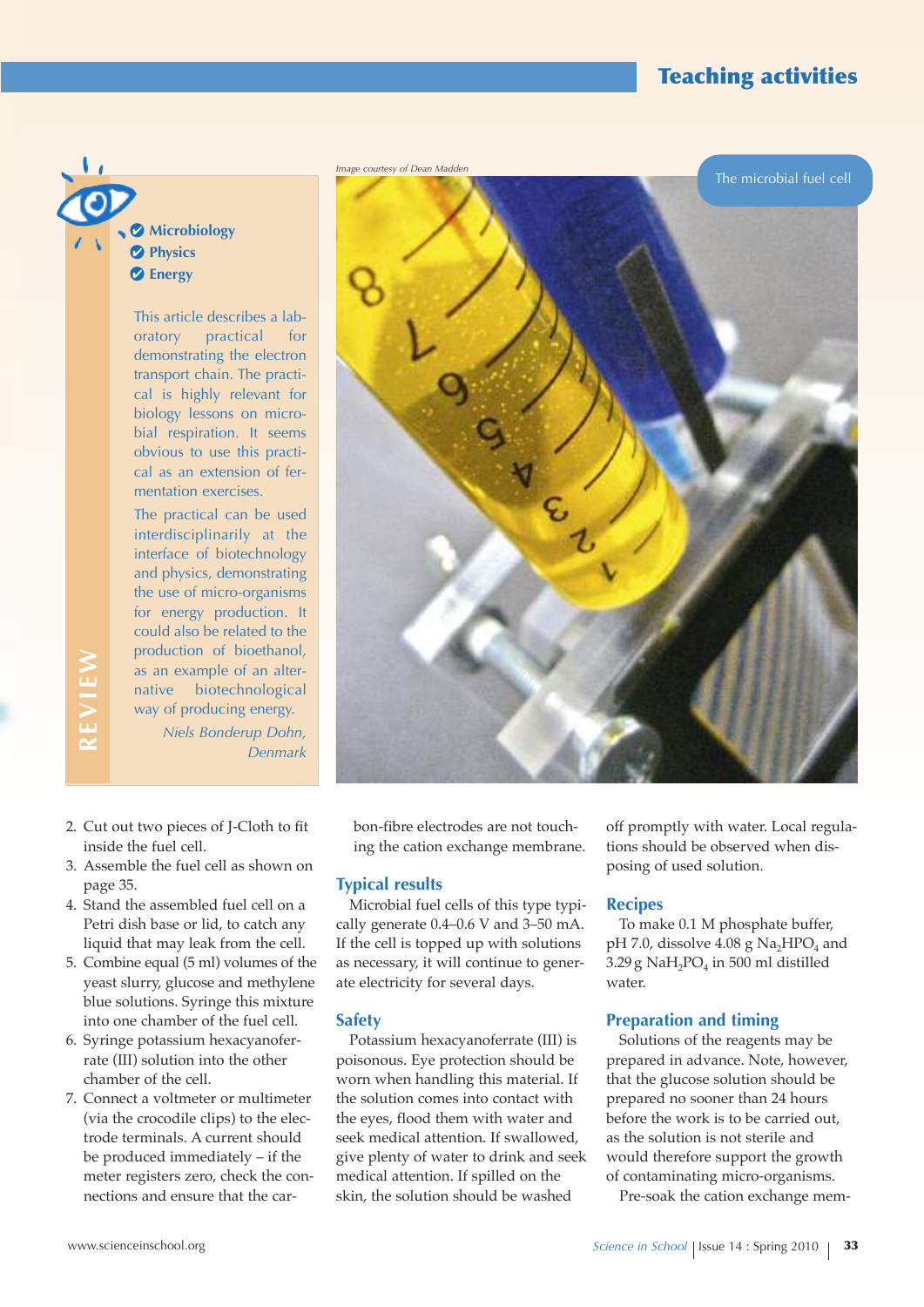*Images courtesy of Dean Madden*



#### **How the microbial fuel cell works**

In one chamber of the cell, yeast cells are fed on glucose solution. A mediator, methylene blue, enters the yeast cells and takes electrons from the yeast's electron transport chain. The electrons are then passed to an electrode (anode). The electrons pass through the external circuit and are accepted by potassium hexacyanoferrate (III) in the second chamber of the cell. Hydrogen ions pass through a cation exchange membrane which separates the two chambers.

Microbial fuel cells of this type typically generate 0.4-0.6 V and 3-50 mA. This is sufficient to power a very low-current motor. If several such cells are joined in series, it is possible to light a light-emitting diode (LED)

The carbon fibre used to make the electrodes has a 'grain'. To ensure that the long 'tail' of the electrode does not tear and that it fits easily through the hole in the fuel cell, it is necessary to cut and fold the electrode as shown here



Cut about half-way through the upper piece as shown, then fold it in half, then half again to form a 'tail' on the electrode

brane in distilled water for 24 h before use.

Dried yeast can be rehydrated as the fuel cell is assembled, although it is important to add the dried yeast to buffer solution first, then to add glucose solution to the yeast slurry. If you try to rehydrate the yeast directly in glucose solution, osmotic effects will delay the process. (If using fresh yeast, simply make a thick slurry of that with the buffer solution before adding the glucose solution.)

It takes about 30 min from the assembly of the fuel cell to the generation of electricity.

### **Scope for open-ended investigations**

Several fuel cells may be joined together in series to give a greater voltage; the current produced will remain the same, however. Conversely, increasing the size of

the cell (or the electrode area) will increase the current generated, but not the voltage.

Different mediators and/or types of yeast, such as wine-makers' or bakers' yeast, may be used. Note that for safety reasons, the use of this fuel cell with other micro-organisms is not recommended.

Investigate the effect of temperature on the action of the fuel cell (remember to consider what 'controls' are necessary when making comparisons of this type).

#### **Suppliers**

Microbial fuel cells suitable for school investigations as described here are available from the National Centre for Biotechnology Education (NCBE) at the University of Reading,  $UK^{\text{w1}}$ .

For those who prefer to build their own fuel cells, following the instructions in this article, the cation exchange membrane and carbon-fibre tissue electrodes are also available from the NCBE. The cation exchange membrane can also be purchased from VWR<sup>w2</sup>.

Low-current motors suitable for use with a fuel cell such as the one described here are expensive and difficult to find.

# **disposal of waste and recycling of materials**

Potassium hexacyanoferrate (III) solution is poisonous. Local regulations should be observed when disposing of used solution.

#### **Storage of materials**

The potassium hexacyanoferrate (III) solution is light-sensitive and should therefore be stored in a light-proof bottle or in a bottle wrapped in aluminium foil. It should not be kept for more than six months.